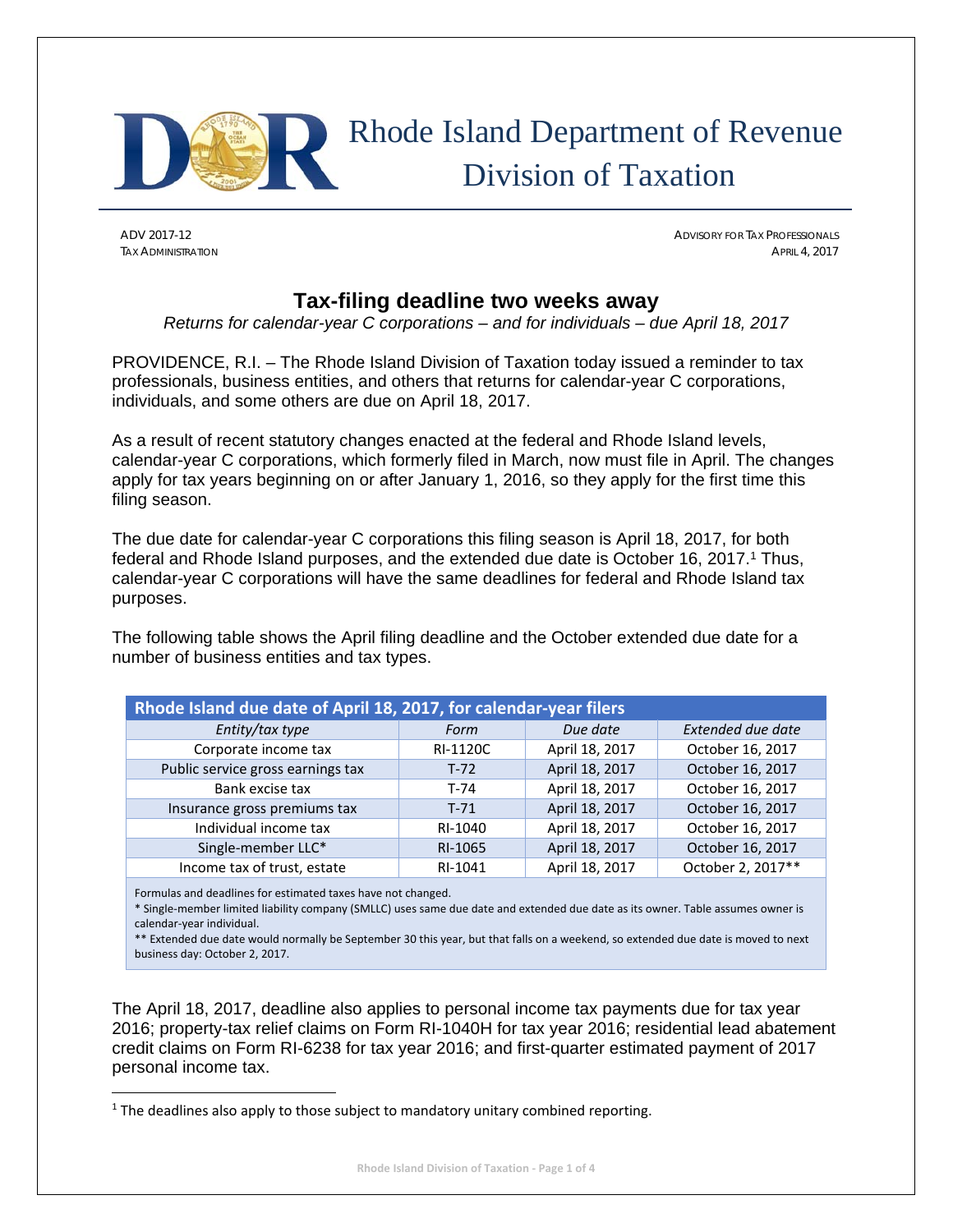# **BACKGROUND AND EXPLANATION**

Legislation approved by Congress and signed into law by then-President Barack H. Obama on July 31, 2015, changed the original due dates for C corporations and partnerships.2 The new federal law also made changes to extended due dates for certain entities.

Legislation approved by the Rhode Island General Assembly and signed by Rhode Island Governor Gina M. Raimondo on June 24, 2016, conforms Rhode Island law to federal law regarding C corporation and partnership due dates.3

The Division of Taxation has since updated its extended due dates in response to Internal Revenue Service changes with the goal of having the same deadline for purposes of filing federal and Rhode Island returns – a convenience for taxpayers and tax professionals.

#### Example:

XYZ Corp. is a calendar-year C corporation for federal tax purposes. The due date for its tax year 2016 return this season is April 18, 2017, for federal and Rhode Island purposes, and the extended due date is October 16, 2017, for federal and Rhode Island purposes.

# **WHERE'S MY REFUND?**

Before calling the Division of Taxation to check on the status of a refund, use the agency's "Where's My Refund?" interactive online tool. It is available 24 hours a day, seven days a week. Taxpayers and tax professionals use the secure

website to find out if the Division of Taxation has received a return and whether any associated refund has been processed.

The Division of Taxation's "Where's My Refund?" online tool is updated with fresh information at least once a week, typically late each Friday.

The online tool has been made more user-friendly this filing season by providing additional information about the status of returns, refunds, and related information.

**State of Rhode Island Refund Status** SION OF TAXATION

Check the status of your Rhode Island personal income tax refund any time, day or night, using the Rhode Island Division of Taxation's "Where's My Refund?" interactive online tool: https://www.ri.gov/taxation/refund/

#### For details, use the following link:

http://go.usa.gov/x9JSP. That link also includes guidance on how soon you should start using the tool, after you've filed your return, to check on the status of your refund.

<sup>2</sup> U.S. Public Law 114‐41.

<sup>&</sup>lt;sup>3</sup> Rhode Island Public Law 2016, ch. 142, art. 13.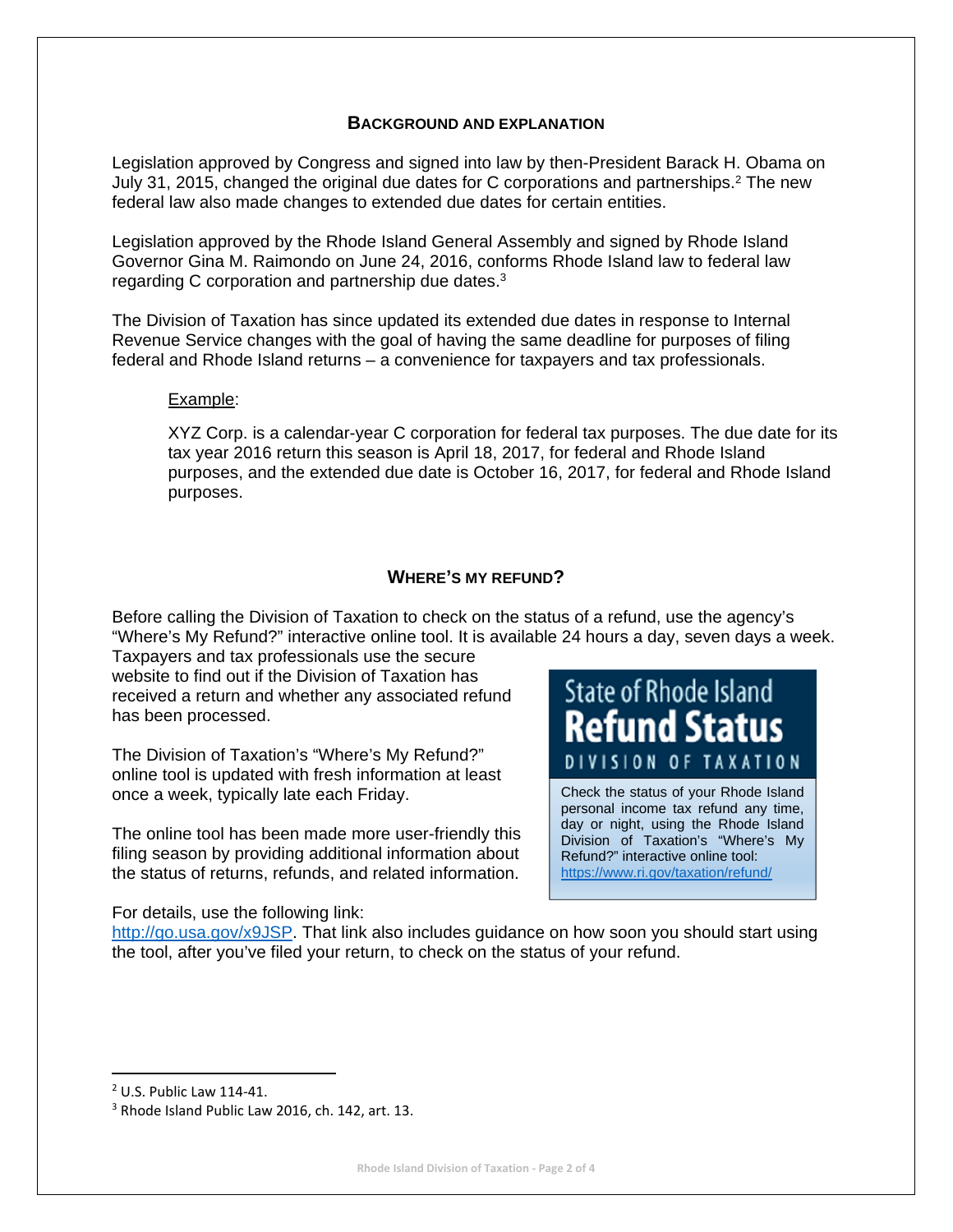### **PERSONAL INCOME TAX REFUNDS**

As of late March, the average Rhode Island personal income tax refund for the current filing season stood at \$554.64 for tax year 2016 returns (before interest and offset). That is an increase of 12.3 percent over the average of \$493.74 for tax year 2015 returns (before interest and offset) that were filed in the corresponding period last filing season.

The total amount of refunds issued so far this filing season, as of late March, is up 21.9 percent, to more than \$145.9 million.

The number of refunds issued so far this season, as of late March, is up 8.5 percent compared with the corresponding period last filing season.

| Rhode Island personal income tax refunds - year to date |                                               |                                               |           |  |  |  |
|---------------------------------------------------------|-----------------------------------------------|-----------------------------------------------|-----------|--|--|--|
|                                                         | Filing season 2016<br>(Tax year 2015 returns) | Filing season 2017<br>(Tax year 2016 returns) |           |  |  |  |
| Year-to-date number of refunds:                         | 242,499                                       | 263,201                                       | $8.5\%$   |  |  |  |
| Year-to-date total amount refunded:                     | \$119,730,880.38                              | \$145,981,347.52                              | $+ 21.9%$ |  |  |  |
| Year-to-date average refund:                            | \$493.74                                      | \$554.64                                      | $+ 12.3%$ |  |  |  |

Cumulative, year‐to‐date, tax year 2015 refunds processed through March 28, 2016, and tax year 2016 refunds processed through March 27, 2017. Numbers are before interest and offset, and do not include refunds for tax years other than those stated.

#### **VICTIMS OF TAX-RELATED IDENTITY THEFT**

Tax-related identity theft occurs when someone uses your stolen Social Security number to file a tax return claiming a fraudulent refund. You may not be aware that it has happened until you e-file your return and discover that a return already has been filed using your Social Security number.

If this has happened to you, read Internal Revenue Service Publication 5027, "Identity Theft Information for Taxpayers," available online: https://www.irs.gov/pub/irs-pdf/p5027.pdf. Also be sure to fill out and file IRS Form 14039, "Identity Theft Affidavit", which is available online:



https://www.irs.gov/pub/irs-pdf/f14039.pdf, and fill out and file a report with your local police department.

For Rhode Island tax purposes, mail a letter of explanation to the Rhode Island Division of Taxation. Include in your mailing a copy of your completed IRS Form 14039 (as mentioned above) and a copy of your police report. Mail to: Rhode Island Division of Taxation, Personal Income Tax Section, Identity Theft, One Capitol Hill, Providence, R.I. 02908. The Division will get in touch with you regarding the next steps to take.

To learn more about tax-related identity theft, and what steps you can take to avoid it, use the following link: https://www.irs.gov/uac/taxpayer-guide-to-identity-theft.